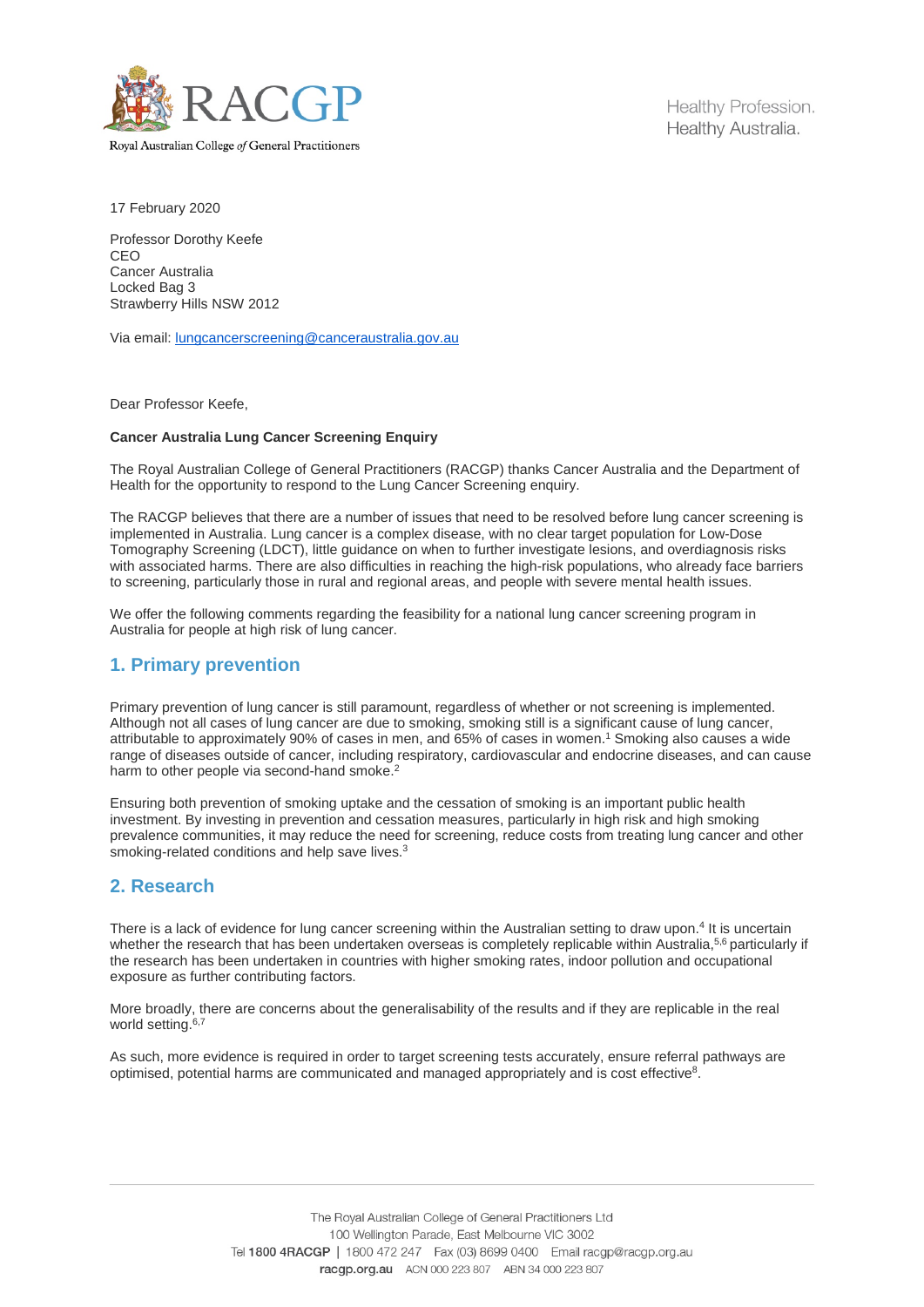

Healthy Profession. Healthy Australia.

# **3. Population issues**

### **3.1 Difficulty defining the target population**

The target population for who would be eligible for lung cancer screening is not easily defined or accessible. Ideally, screening programs should have a clearly identifiable target population who would benefit most from screening according to research evidence, to target and invite to the program.

For example, evidence suggests that patients with significant co-morbidities would benefit less from a screening intervention than those who do not have co-morbidities. There are also concerns about risks and harms of screening in the elderly.<sup>9</sup> Furthermore, other population groups, such as Aboriginal and Torres Strait Islander communities, low socioeconomic areas, culturally and linguistically diverse populations, and people with severe mental health issues, have their own risk profiles.

Simply targeting the population of ever-smokers to identify who would benefit would be enormous and challenging. <sup>10</sup> Furthermore, many ever-smokers would be ineligible for screening, as they would need to be heavy smokers who are fit enough to undergo lung surgery for early stage lung cancer. This could cause anxiety in those people subsequently deemed ineligible, and encourage low risk people to request screening.

#### **3.2 Engaging hard-to-reach groups**

Populations at high risk of lung cancer are less likely to attend clinics, <sup>11</sup> which makes them more difficult to reach for screening. It is important that a screening program provides equitable access for all members of the Australian population.

#### Rural and remote areas

The technology and resources required for screening (and diagnosis) are not available in many rural and regional areas of Australia. This means that people in these areas would need to travel in order to be screened. This would be a significant barrier to screening, particularly if the patient has a low socioeconomic background, a lack of transport options, or needs to travel a substantial distance. With any screening program, it is important to ensure that rural and remote populations are not unfairly disadvantaged in its implementation.

#### Aboriginal and Torres Strait Islander population

Approximately 45% of Aboriginal and Torres Strait people are daily smokers and face unique barriers to quitting.<sup>2</sup> As a result, the incidence of lung cancer, including hospitalisation and mortality rates, are higher for Aboriginal and Torres Strait Islander peoples than the rest of the population.<sup>12</sup> A study undertaken of lung cancer in rural and remote Aboriginal and Torres Strait Islander communities identified a lack of transport options and costs involved as two barriers to them accessing care.<sup>12</sup>

#### People with severe mental illness

According to data from the Australian Bureau of Statistics (ABS), lung cancer was the second leading cause of death for persons of all ages who accessed mental health treatments in 2011.<sup>13</sup> By comparison, amongst the total Australian population, lung cancer was the fourth leading cause of death. The standardised death rate from lung cancer for persons aged 15-74 years who accessed mental health treatments, was more than two and a half times that of the total Australian population of the same age group.<sup>13</sup>

There are a number of compounding issues that mean that people with severe mental illness have a higher level of mortality from cancer, than the rest of the population.<sup>14</sup> Although these patients tend to have a higher rate of smoking, these patients are also likely to experience diagnostic overshadowing and decreased time for preventive activities as a result of multimorbidity. They are also less likely to have routine cancer screening. <sup>14</sup> People with severe mental illness will require a case finding strategy, in order to ensure that they receive equitable access to screening.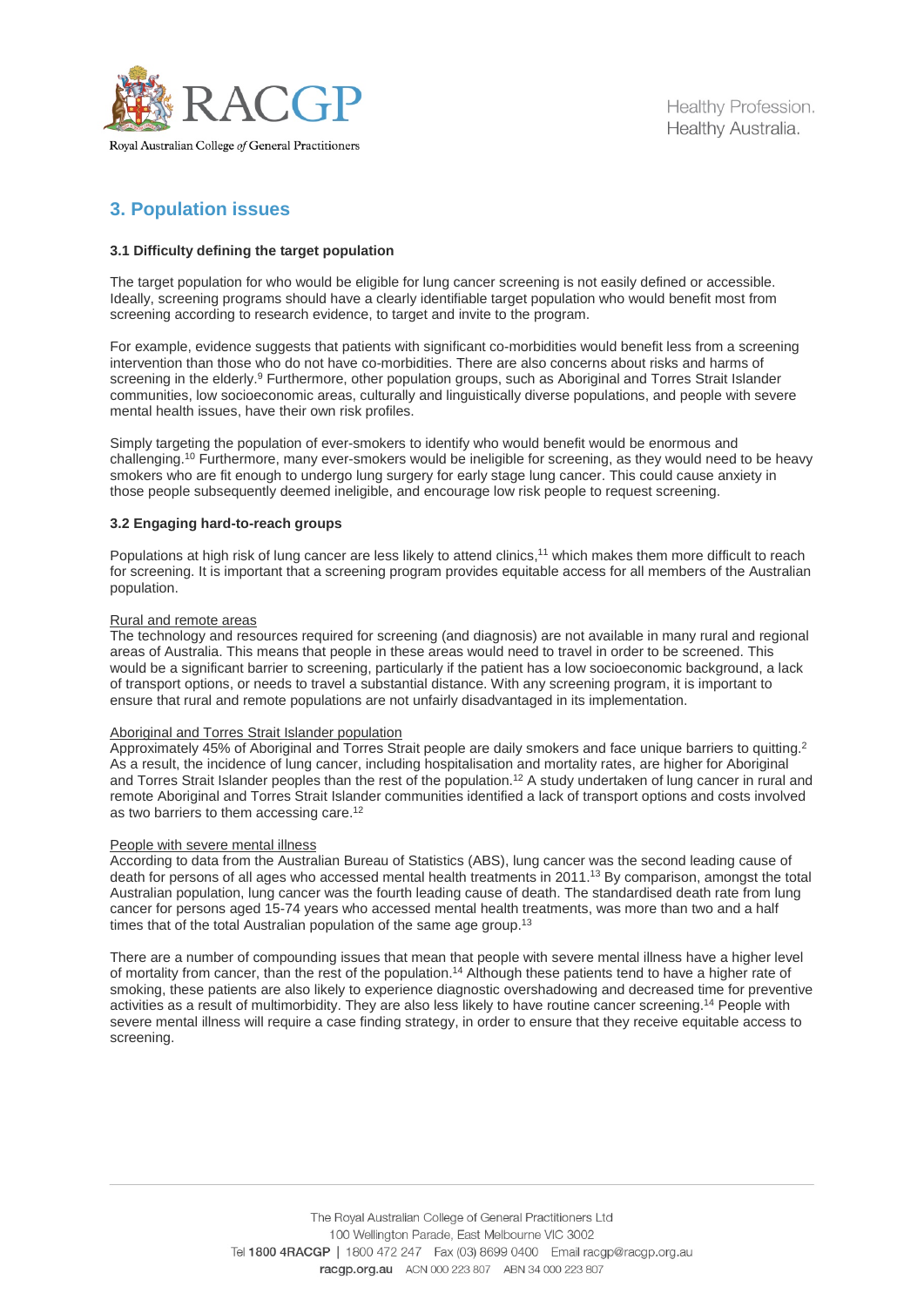

Healthy Profession. Healthy Australia.

# Royal Australian College of General Practitioners

#### **3.3 Barriers due to stigma and attitudes**

Patient attitudes and their previous experience may affect whether they will have screening. In the case of lung cancer, negative attitudes towards lung cancer (including fear) and the prior experience of stigma can result in delays in consulting a clinician.<sup>15,16,17</sup>

These beliefs and attitudes would need be addressed to ensure any screening program would be successful.<sup>16</sup> Patient concerns about being blamed for the disease may also contribute to the delay in seeking help and consequently contribute to delays in diagnosis. 17

#### **3.4 Demand from low-risk population**

The screening program would need to discourage screening of patients who do not fit the criteria. This is because harms will continue to increase if lower risk patients were screened, which would cause stress to the patient and their families and also cost the health system.

# **4. Screening issues**

#### **4.1 Uncertainty around Low-Dose Computed Tomography (LDCT) screening and further diagnostic testing**

Lung cancer is not a homogenous cancer, and it is extremely difficult to tell from a simple LDCT screen whether the cancer will cause harm to the patient or not. As a result, there is no current consensus about the size and nature of the lesions that will require further diagnostic testing, and further research needs to be undertaken in this area. Given that obtaining a biopsy is an invasive procedure with potential harms to take into consideration, a lack of consensus on what does and doesn't require further investigations can lead to unnecessary complications arising out of false positives. This can also be very stressful for patients and their families.

Trials suggest that LDCT screening reduces mortality from lung cancer in high risk individuals, but whether this is implementable in the Australian setting as a broader screening measure is yet to be determined.<sup>6</sup> It is unclear whether it would be cost-effective but also could be implemented in a way that reduces the risk of harms to the patient as a result of the subsequent investigations. The RACGP *Guidelines for preventive activities in general practice* (9th ed) (the Red book) advises that performing scans outside of the trial environment could be harmful, and that more accurate data is needed in order to identify the appropriate target group before any recommendation is made on LDCT screening for lung cancer.<sup>18</sup>

#### **4.2 Harms and effects of overdiagnosis**

Overdiagnosis occurs when real cancer is detected, but it is so slow-growing that it unlikely to cause harm to the patient, or patient dies from other causes. Treating these cancers can lead to harms resulting from the treatment, patient anxiety, and can be an inefficient use of health system resources. 8,19 It can also provide an over-optimistic evaluation of the success of the treatment, because everybody who is overdiagnosed survives (unless treatment kills them). The risk of overdiagnosis means that not all patients will benefit equally from screening.<sup>9</sup>

There are different types of lung cancer. Some can be indolent and slow-growing, and some are aggressive and need to be treated with urgency. One of the concerns with lung cancer screening is that it could increase rates of overdiagnosis (and therefore, an increase in harms as a result of overdiagnosis). The extent to which overdiagnosis occurs in lung cancer screening is uncertain, with one trial finding no evidence of overdiagnosis, whereas another trial found up to 18% of cancers detected by CT were overdiagnosed.<sup>20</sup> This rate may vary depending on the screening population, <sup>8</sup> which is yet to be determined.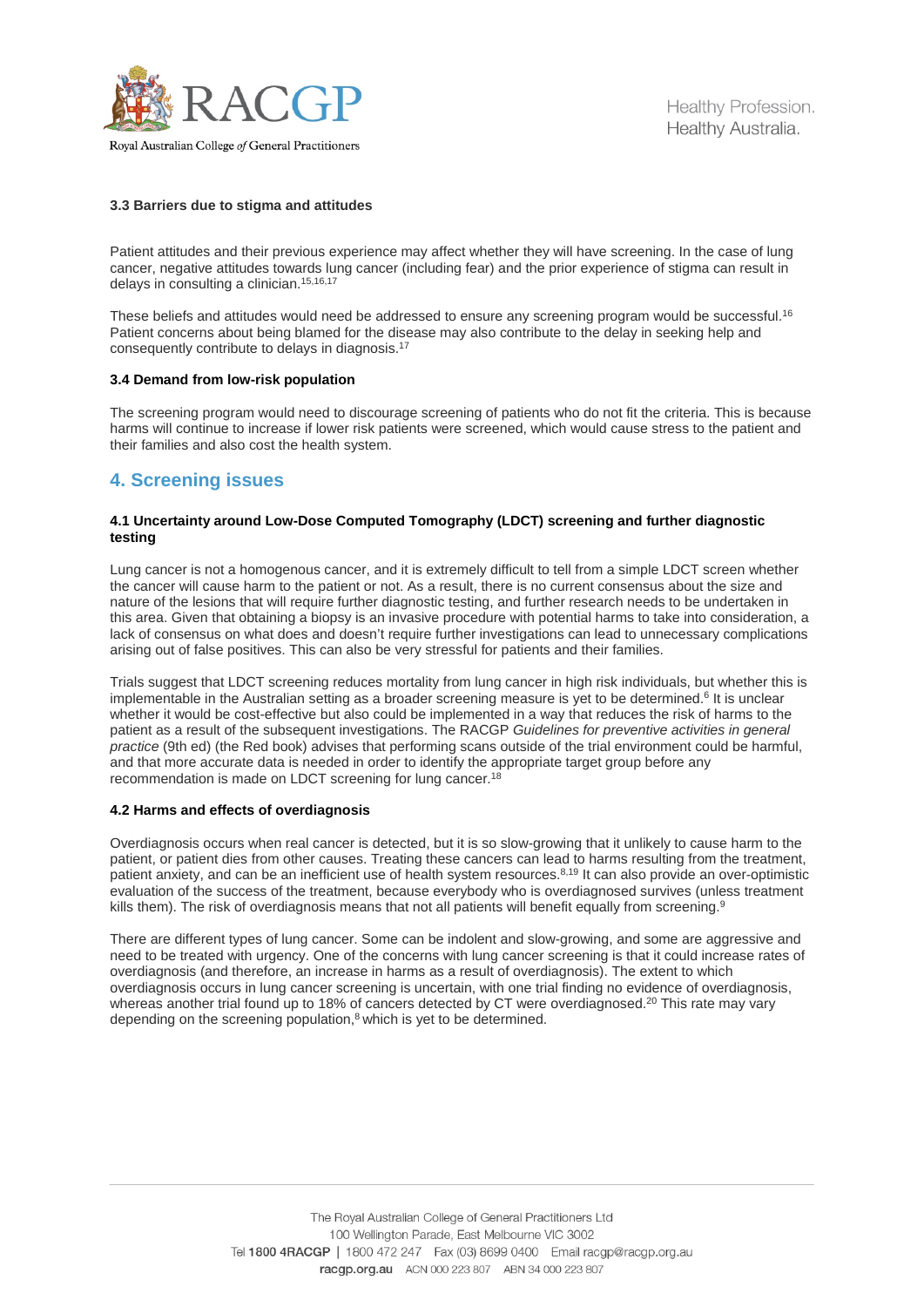

# **5. Implementation issues**

## **5.1 Cost-effectiveness of screening is unknown**

The cost-effectiveness of undertaking lung cancer screening in Australia is uncertain.<sup>5,8</sup> Further evidence, including undertaking a pilot, would need to be undertaken first to assess the cost-effectiveness within the Australian setting.

## **5.2 Accuracy of patient record**

Given the target population for lung cancer screening isn't immediately clear, a screening program would rely on whether smoking status (and how much they smoke and for how long) has been recorded in the patient's record. This also relies on the individual clinician's medical record facilitating the collection of all this information. Smoking status is not currently recorded in a population-wide database.<sup>3,11</sup>

#### **5.3 Education requirements**

Should lung cancer screening be implemented, a key element as part of the implementation will need to be comprehensive education and support for both the general public and clinicians. This would be particularly the case with lung cancer over other cancers as the target population is unclear.<sup>11</sup>

#### General public

Education and support for the general public will need to include an explanation of the eligibility criteria and the potential harms of screening (including overdiagnosis).

This information would need to be stigma and guilt-free, and sufficient enough to ensure that patients can make a well-informed, shared decision in consultation with their GP. It would be important to ensure that screening would be a shared decision making process, given the risk of overdiagnosis and potential harms from the process. This information would also need to be accessible in different languages and culturally appropriate.

#### **Clinicians**

GPs and other health professionals will need information or guidance on the eligibility criteria of any screening program, along with the benefits and harms of lung cancer screening. They will also require support to reassure worried but ineligible patients. 11

## **5.4 Screening quality**

It would be important to ensure that providers undertaking lung cancer screening, have the appropriate skills to perform this role.

#### **5.5 Other options**

A broader approach could entail a similar model to the UK 'lung check clinics'. These require GP referral, or could be established in general practice, and offer smoking cessation assistance, spirometry and cancer risk assessment.

#### **5.6 Program evaluation**

If lung cancer screening is introduced, then evaluation of the program should be based on absolute reduction in deaths from lung cancer (and all-cause deaths to account for fatal complications of lung cancer screening downstream events) and not on (5 year) survival statistics.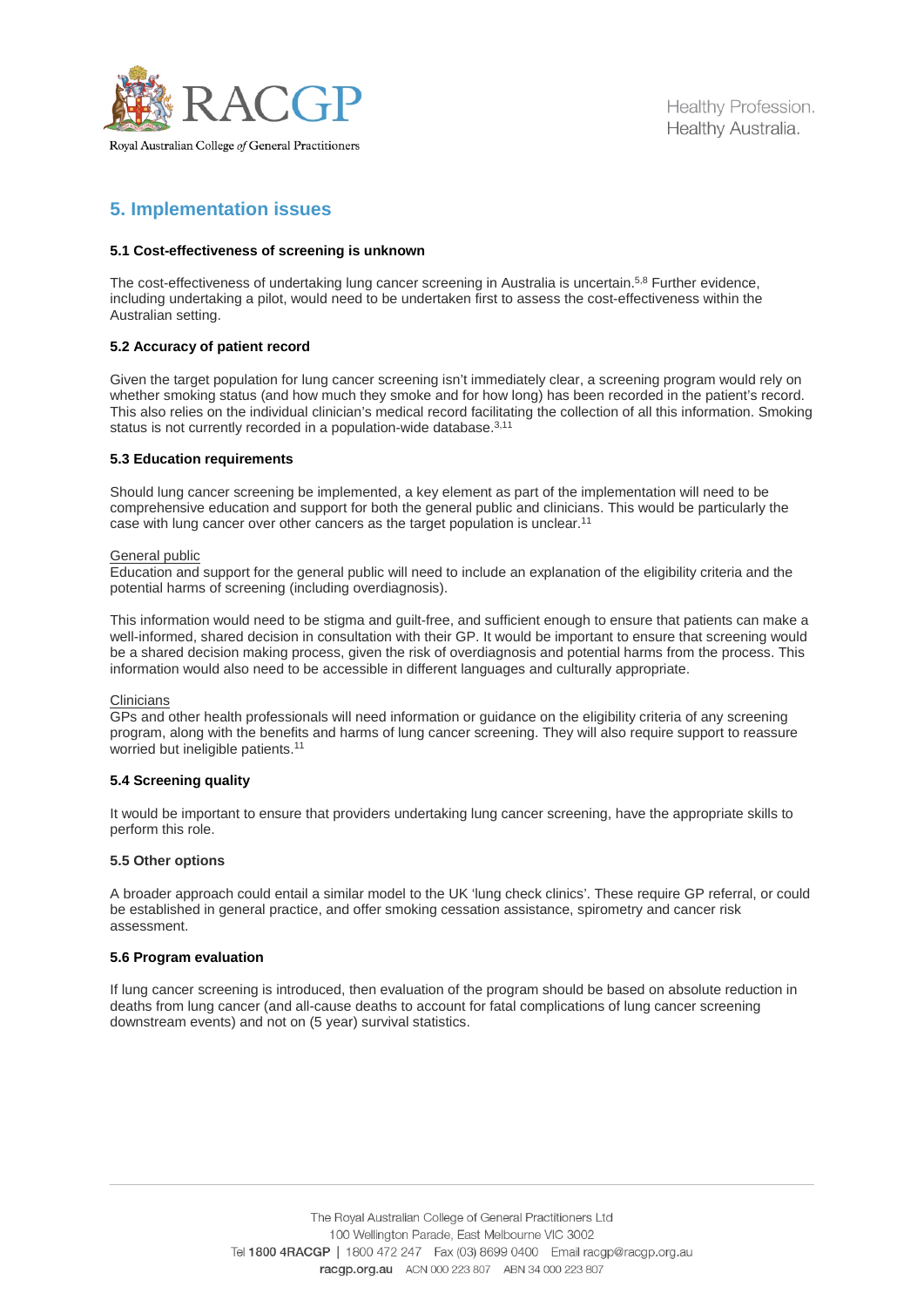

Royal Australian College of General Practitioners

The Royal Australian College of General Practitioners (RACGP) thanks Cancer Australia and the Department of Health for the opportunity to respond to the Lung Cancer Screening enquiry. If you have any queries regarding this submission, please contact Mr Stephan Groombridge, Manager, e-Health and Quality Care on (03) 8699 0544 or at [stephan.groombridge@racgp.org.au](mailto:stephan.groombridge@racgp.org.au)

Yours Sincerely

Mpypolo.

**Dr Harry Nespolon** President

### **References**

- 1. Cancer Council. Smoking. Cancer Council, May 28, 2019. Available at <https://www.cancer.org.au/preventing-cancer/smoking-and-tobacco/smoking.html> [Accessed 4 February 2020]
- 2. The Royal Australian College of General Practitioners. Supporting smoking cessation: A guide for health professionals. 2nd edn. East Melbourne, Vic: RACGP, 2019.
- 3. Weber MF, Marshall HM, Rankin N, et al. Cancer screening in Australia: future directions in melanoma, Lynch syndrome, and liver, lung and prostate cancers. Public Health Res Pract. 2019;29(2):e2921910. <https://doi.org/10.17061/phrp2921910>
- 4. The Standing Committee on Screening. Position Statement: Lung Cancer Screening using Low-Dose Computed Tomography. Australian Government Department of Health. 2015. Available at: <http://www.cancerscreening.gov.au/internet/screening/publishing.nsf/Content/lung-cancer-screening> [Accessed 6 February 2020].
- 5. Marshall, H; Bowman, R; Ayres, J; et al. Lung cancer screening feasibility in Australia. The European respiratory journal. Eur Respir J 2015; 45: 1734–1737.
- 6. Lau, E. Cancer Council Australia Lung Cancer Prevention and Diagnosis Guidelines Working Party. In people at risk of lung cancer, does population based CT screening reduce mortality? Available from [https://wiki.cancer.org.au/australia/Clinical\\_question:In\\_people\\_at\\_risk\\_of\\_lung\\_cancer,\\_does\\_populatio](https://wiki.cancer.org.au/australia/Clinical_question:In_people_at_risk_of_lung_cancer,_does_population_based_CT_screening_reduce_mortality%253) [n\\_based\\_CT\\_screening\\_reduce\\_mortality%3](https://wiki.cancer.org.au/australia/Clinical_question:In_people_at_risk_of_lung_cancer,_does_population_based_CT_screening_reduce_mortality%253) [Accessed 5 February 2020]
- 7. Randhawa S, Drizin, G, Kane, T, et al. Lung Cancer Screening in the Community Setting: Challenges for Adoption. The American Surgeon. 2018; 84. 1415-1421.
- 8. Lew J-B, Feletto E, Wade S, et al. Benefits, harms and cost-effectiveness of cancer screening in Australia: an overview of modelling estimates. Public Health Res Pract. 2019;29(2):e2921913. <https://doi.org/10.17061/phrp2921913>